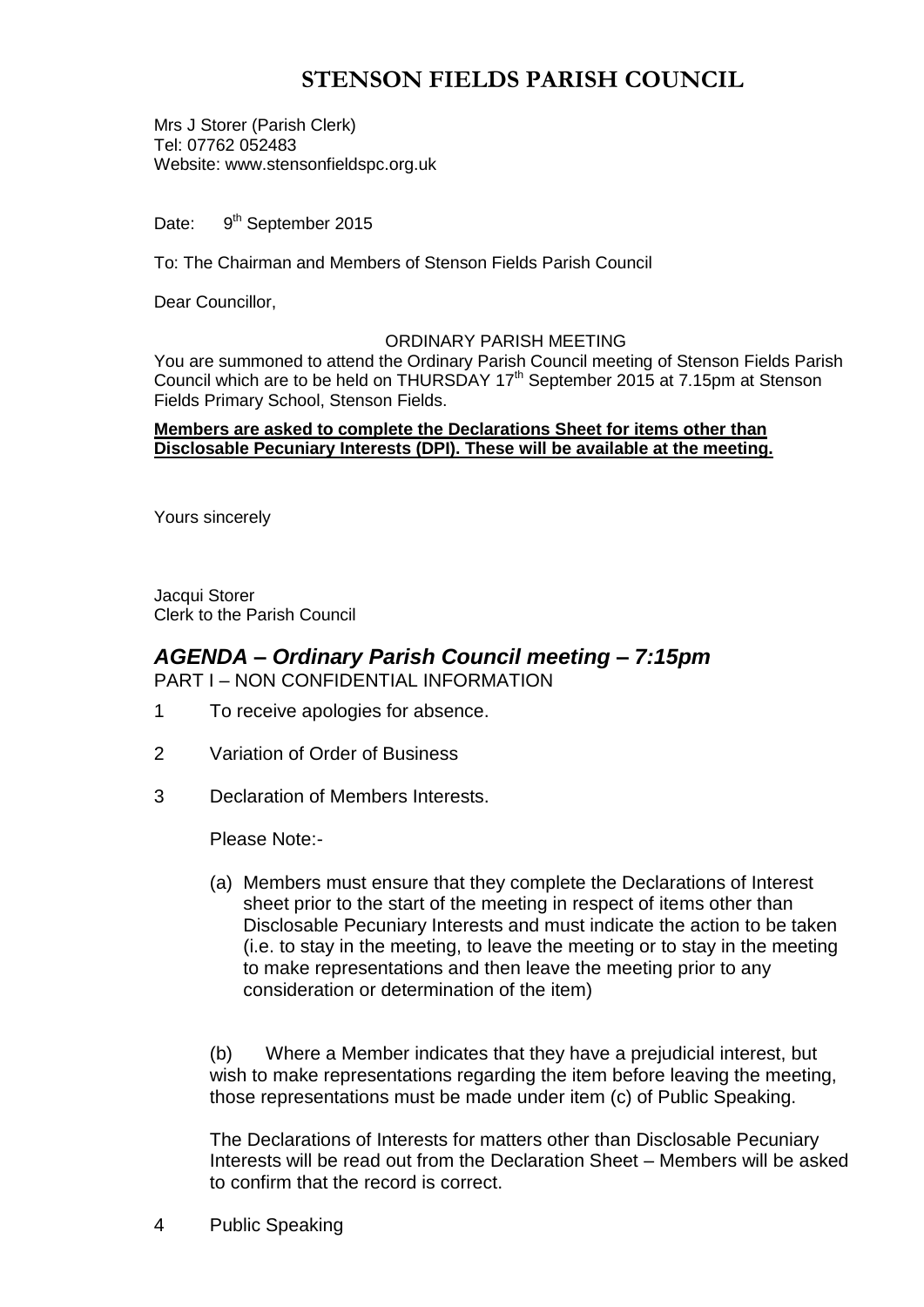(a) A period will be made available for members of the public and Members of the Council to comment on any matter.

(b) If the Police Liaison Officer, a County Council or District Council Member is in attendance they will be given the opportunity to raise any relevant matter.

(c) Members declaring an interest other than a Disclosable Pecuniary Interest who wish to make representations or give evidence under the National Association of Local Councils' (NALC) Code of Conduct shall do so at this stage.

- 5 To approve the Minutes of the Meeting held on  $16<sup>th</sup>$  July 2015 (Copy already circulated)
- 6 To determine which items if any from Part 1 of the Agenda should be taken with the public excluded. If the Council decides to exclude the public it will be necessary to pass a resolution in the following terms: -

**"In view of the confidential nature of item …. to consider a resolution to exclude the press and public from the meeting in accordance with the Public Bodies (Admission to Meetings) Act 1960, s1, in order to discuss the item."** 

7 Chairman's Announcements and reports. (a) For the Chairman of the Parish Council to present any reports and/or amendments

(b) For the Chairman of the Parish Council to report on matters discussed during the public participation section as appropriate

- 8 Report of the Clerk on:
	- (a) Items from the last meeting
	- (b) To receive a report on the Fox Close Play Equipment renewal
- 9 Governance
	- (a) To consider the establishment of a Strategic Working Party and if confirmed to :-
		- Appoint Membership
		- To agree Terms of Reference
- 10 Correspondence
	- 1. DALC various circulars
	- 2. Mr P Jameson advising that a pedestrian refuge can be installed at the Pilgrims Way junction. This was in response to an email from Cllr Shepherd for a pedestrian refuge
	- 3. Zoe Sewter agreement for the Tree Officer to consider action which can be taken regarding a tree casting shadow at Bluebell Close/Quick Hill
	- 4. Derbyshire Law Centre Confirmation that the Parish Council has been accepted as an organisational member.
	- 5. SDDC Parish Liaison minutes and forthcoming briefing sessions
	- 6. SDDC Derbyshire Cycle Plan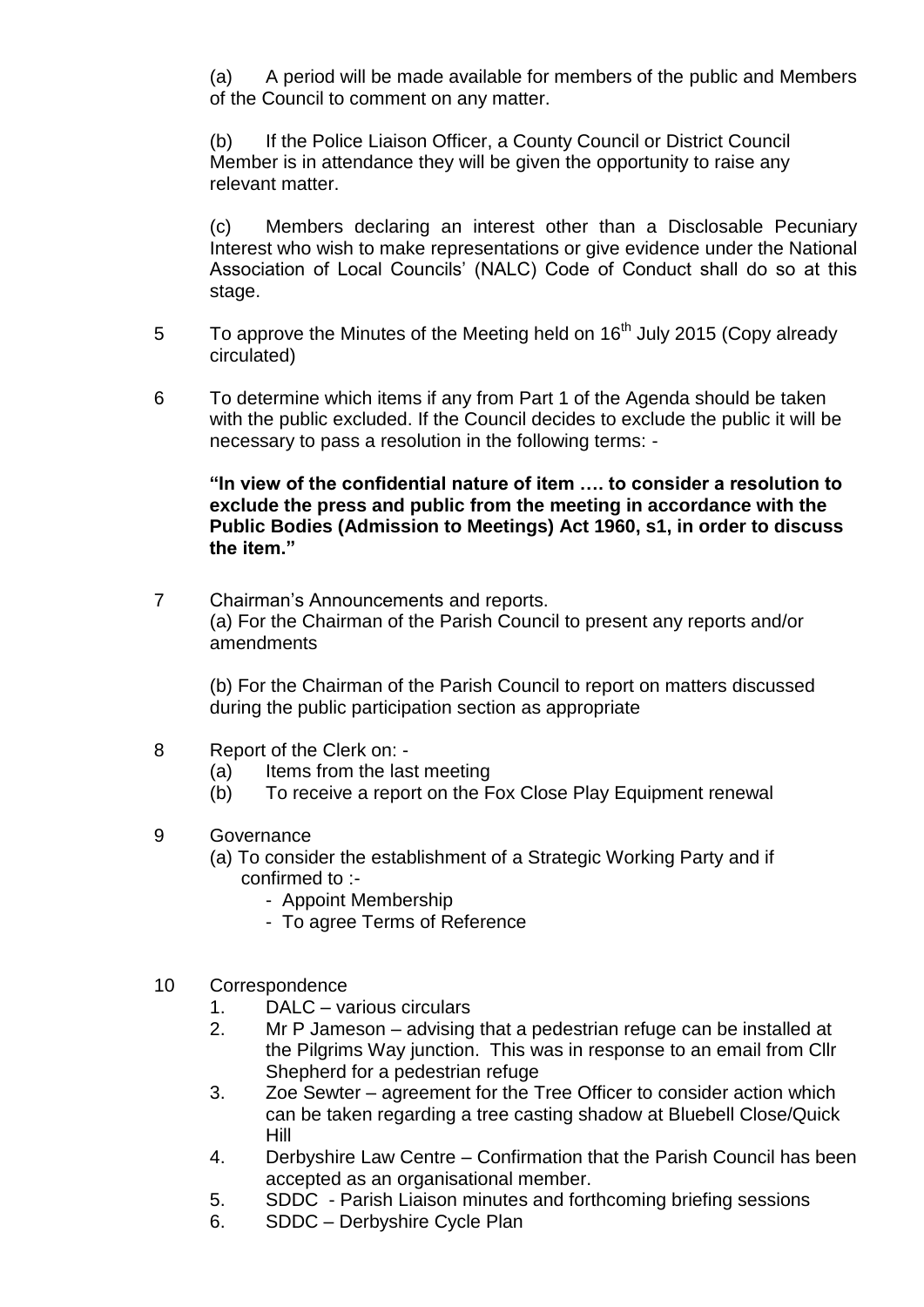- 7. SDDC Sustainability Appraisal Addendum (consultation dates 28.08.15 – 12.10.15)
- 11 Finance
	- (a) Accounts for Payment
	- (b) To consider any amendments to the Risk Assessment
	- (c) To consider the Audit Report from Grant Thornton
- 12 To consider Planning Applications
- 13 Police Issues/Speed Limits/Road Safety
- 14 Saxon Gate at Newton Village Development, Stenson Road
- 15 Lengthsman Scheme
- 16 Environment
- 17 To receive any update on the proposed Parish Boundary Changes
- 18 Consultations
- (a) SDDC Sustainability Appraisal Addendum (consultation dates 28.08.15 12.10.15) *see correspondence item 7*
- 19 Items for information only
	- (a) Reports from Meetings attended
	- (b) Notification of Forthcoming meetings
- PART II CONFIDENTIAL INFORMATION
- 20 To move the following resolution "That in view of the confidential nature of the business about to be transacted (in respect of the personal situation of an employee which could result in legal proceedings) it is advisable in the public interest, that the press and public be temporarily excluded and they are instructed to withdraw."
- 21 Date of next Parish Council meeting  $-15<sup>th</sup>$  October 2015 to be rearranged To set a date for a Strategic Planning Meeting

# **CONFIDENTIAL SECTION**

22 Lengthsman salary review, staffing levels & staff appraisals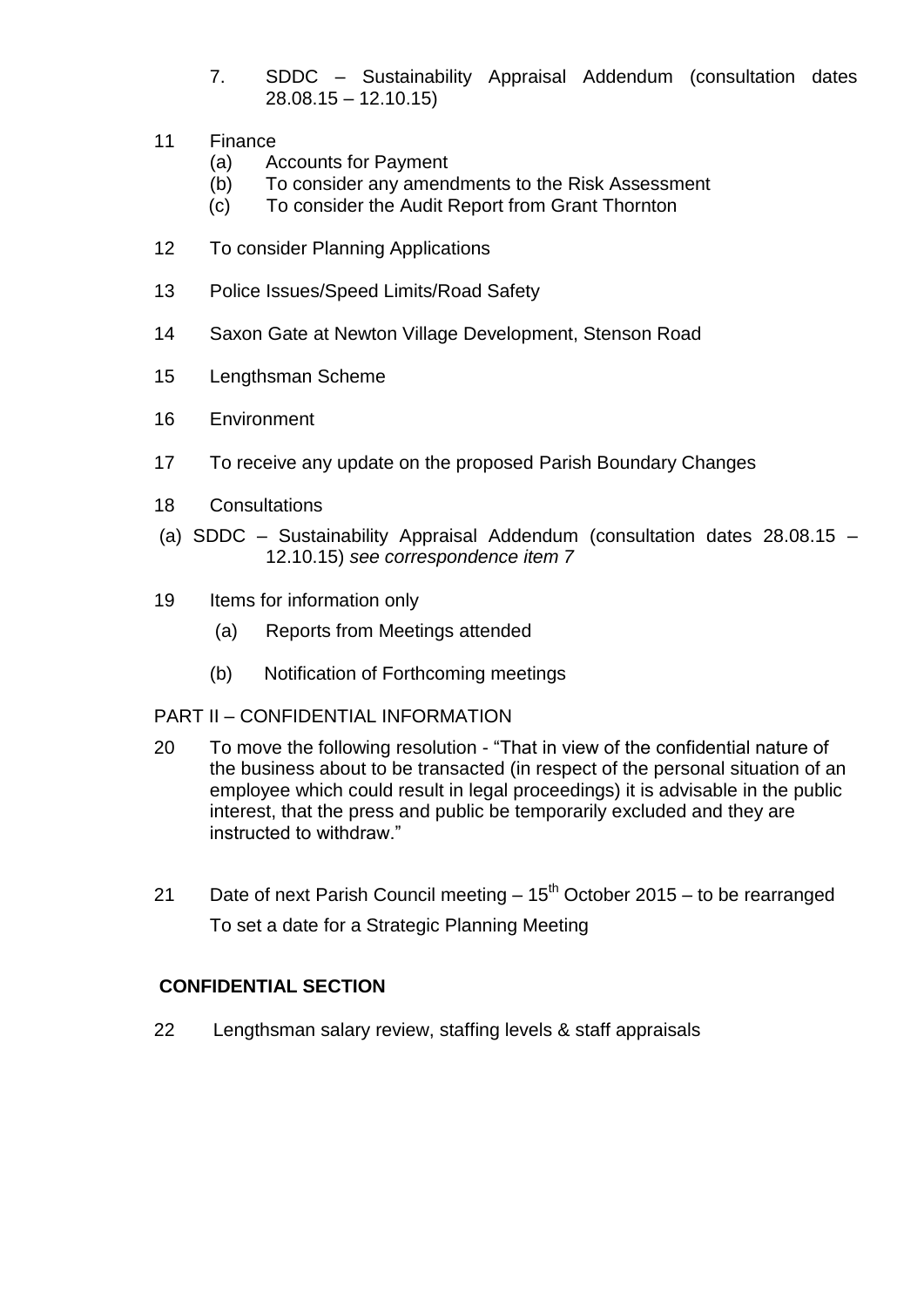# **CLERK's REPORT – SEPTEMBER 2015**

# AGENDA No

## 8. Matters from last meeting

All matters raised at the last meeting have been raised with the various departments and authorities but no response has been received to date.

This includes Min 415/15 – request for larger bins to be installed at the Asda Link Path And Min 416/15 for the bollards to be reinstated.

### 8b) Fox Close Play Equipment

As the Council will recall, an application for grant funding from The Lottery could not be made as the Parish Council did not own nor did it have a lease over the area concerned. The Clerk submitted an application to Lafarge-Tarmac, via Derbyshire Environmental Trust (DET), for funding of the play equipment and its installation.

Confirmation has been received from County Hall that Cllr Davison's application to assist the Parish Council with the purchase of new play equipment has been granted to the value of £1100.

In addition, on  $9<sup>th</sup>$  September 2015, the Clerk received written confirmation from Derbyshire Environmental Trust that the application for funding has been successful. Work cannot commence immediately, the stages to follow are

- i. DET will register the project and then send a letter requesting the third party contribution of £1100.53.
- ii. Payment of £1100.53 will be sent, and DET will send out the contracts; this will be a third party contract to include SDDC as the landowners
- iii. When this is complete, the Parish Council can issue an order to Streetscape for the equipment to be installed.

These stages typically take between 6-8 weeks to complete.

The Clerk has contacted Streetscape (the contractor) to advise that funding is available and to seek a date to commence works. Works will commence approximately 6 weeks from the date the order is placed, but subject to weather. SDDC has also been advised that the project is to proceed.

DET has requested that the Parish Council does not make a press release yet until it has completed the registration of the project; we will be notified when a press release can be made.

#### 9. Strategic meeting

At the July Ordinary Parish Council meeting, it was agreed that a strategy meeting will be held to consider the Parish Council's vision for the Parish . The Parish Council is requested to consider whether this will be a meeting of all Councillors (in effect another Parish Council meeting) or whether to establish a Working Party or Committee to consider and make recommendations about the strategic direction of the Parish Council.

### 12. Planning

#### **Applications**

9 2015 0599 – The erection of extensions, a garage conversion and the erection of a detached garage at 303 Grampian Way, Stenson Fields.